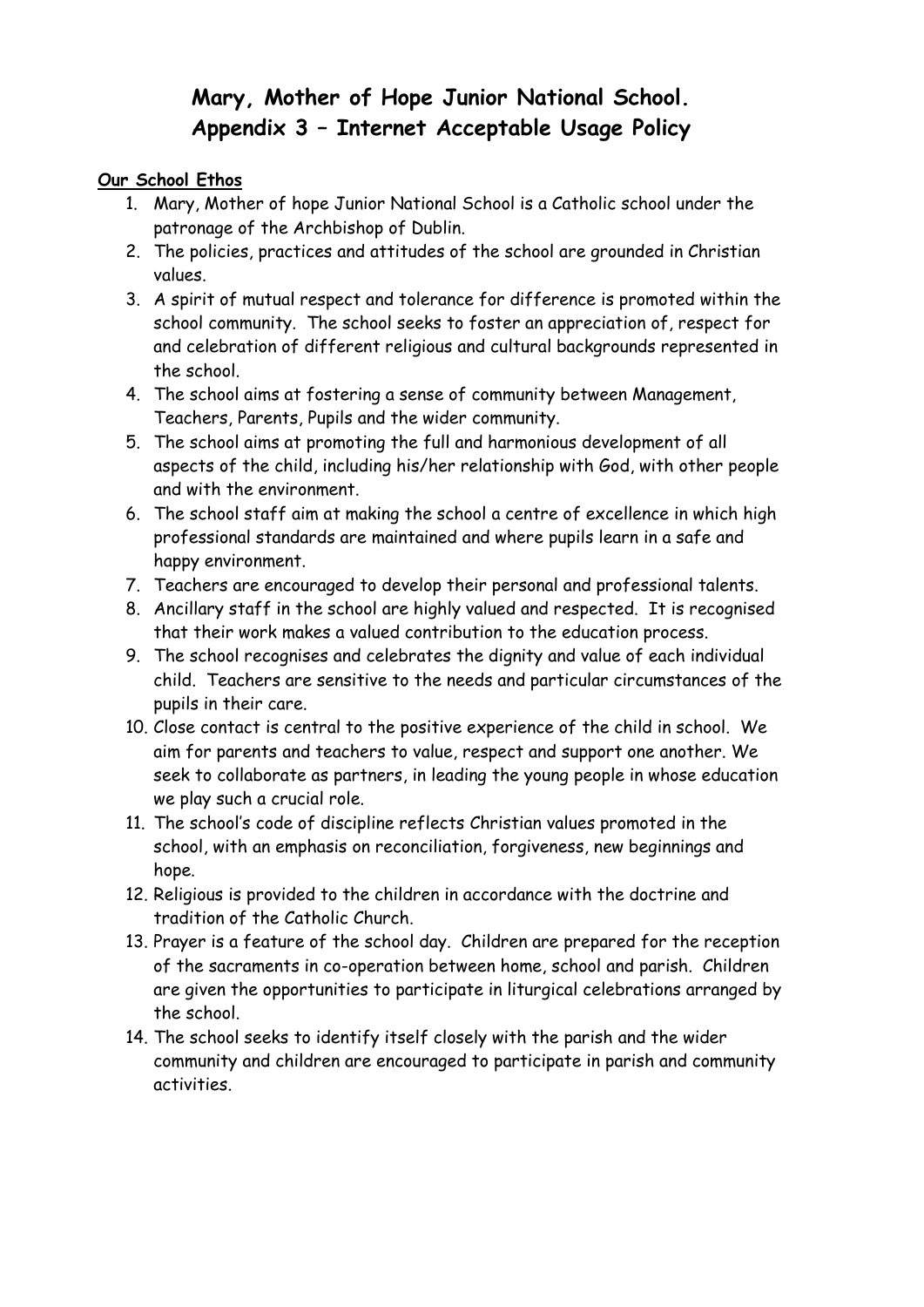### **Acceptable Internet Use**

The aim of this policy is to ensure that pupils benefit from the learning opportunities offered by the school's Internet resources in a safe and effective manner.

Teachers and pupils will have access to web sites worldwide offering educational resources, news and current events. There will be opportunities to communicate and exchange information with students and others worldwide.

Staff will have the opportunity to access educational materials and good curriculum practice, to communicate with advisory and support services, professional associations and colleagues.

Internet use and access is considered a school resource and privilege. Therefore, if the school AUP is not adhered to this privilege will be withdrawn and appropriate sanctions outlined in the AUP will be imposed.

It is envisaged that the Board of Management and teachers will revise the AUP regularly. Before signing the AUP should be read carefully to indicate that the content is accepted and understood.

### **The Internet will used in two different ways in school**

- 1. The internet will be used by **teachers** as a resource to support teaching and learning in the classroom. This will include using websites, videos, online educational games and resources.
- 2. Pupils will learn about the internet and will learn about safe internet usage.
- 3. Pupils may engage in email projects with children in other schools. During the course of these projects pupils may send video clips, photos and may chat using Skype or other similar technology. Pupils will always be supervised during these projects and the group will never exceed 4 pupils and one teacher. If pupils are participating in any of these projects parents will be notified beforehand.
- 4. Pupils may research topics on preapproved websites while closely supervised by a teacher. The group will never exceed 4 pupils and one teacher.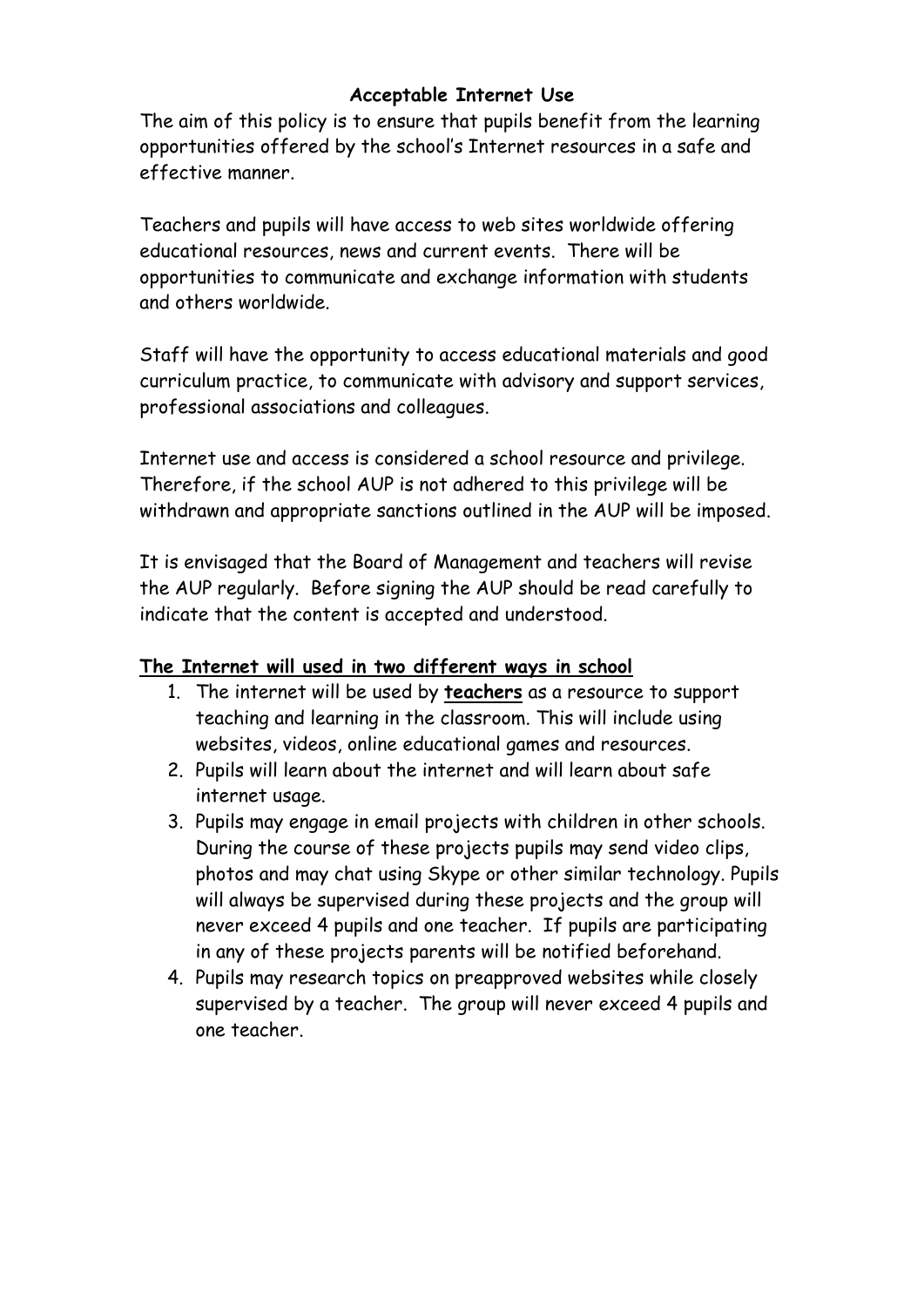### **Access to the internet depends upon the class level Junior and Senior Infants**

- 1. Pupils will be **made aware** of the Rules for Computer and Internet Use.
- 2. Teachers may access on-line resources, videos, interactive games etc.
- 3. Teachers can visit sites as part of a lesson. Teachers will have visited the site beforehand. Teachers will type web address.
- 4. Pupils do not have permission to type a web address on their own.

# **1st and 2nd Class:**

- 1. Pupils will be **taught** the Rules for Computer and Internet Use.
- 2. Pupils may type in web address provided by the teacher only– this activity will be supervised by the teacher and all addresses checked for correct spelling before pressing enter.
- 3. Teachers may demonstrate the use of search engines. Pupils may not use search engines themselves.

### **(Note: Teachers intending to use search engines with the children will have performed the search themselves and opened any links they intend to use prior to accessing them with the children to evaluate their suitability.)**

# **School's Strategy**

The school will employ a number of strategies in order to maximise learning opportunities and reduce risks associated with the Internet.

# **These strategies are as follows**

- A teacher will always supervise Internet sessions.
- $\bullet$  At 1<sup>st</sup> and 2<sup>nd</sup> Classes where pupils may input we addresses themselves the pupil teacher ratio sessions will not exceed 1:4
- Websites will be previewed/evaluated for suitability by teachers before being integrated into lessons.
- Access will be allowed to websites approved by the teacher only.
- A firewall is being used to minimise the risk of exposure to inappropriate material and to block unsuitable sites. This is regularly updated.
- Students and teachers will be provided with training in the area of research techniques specific to the Internet.
- Uploading and downloading of non-approved software will not be permitted.
- Virus protection software is used and updated regularly.
- The use of personal memory devices by pupils in school is not allowed.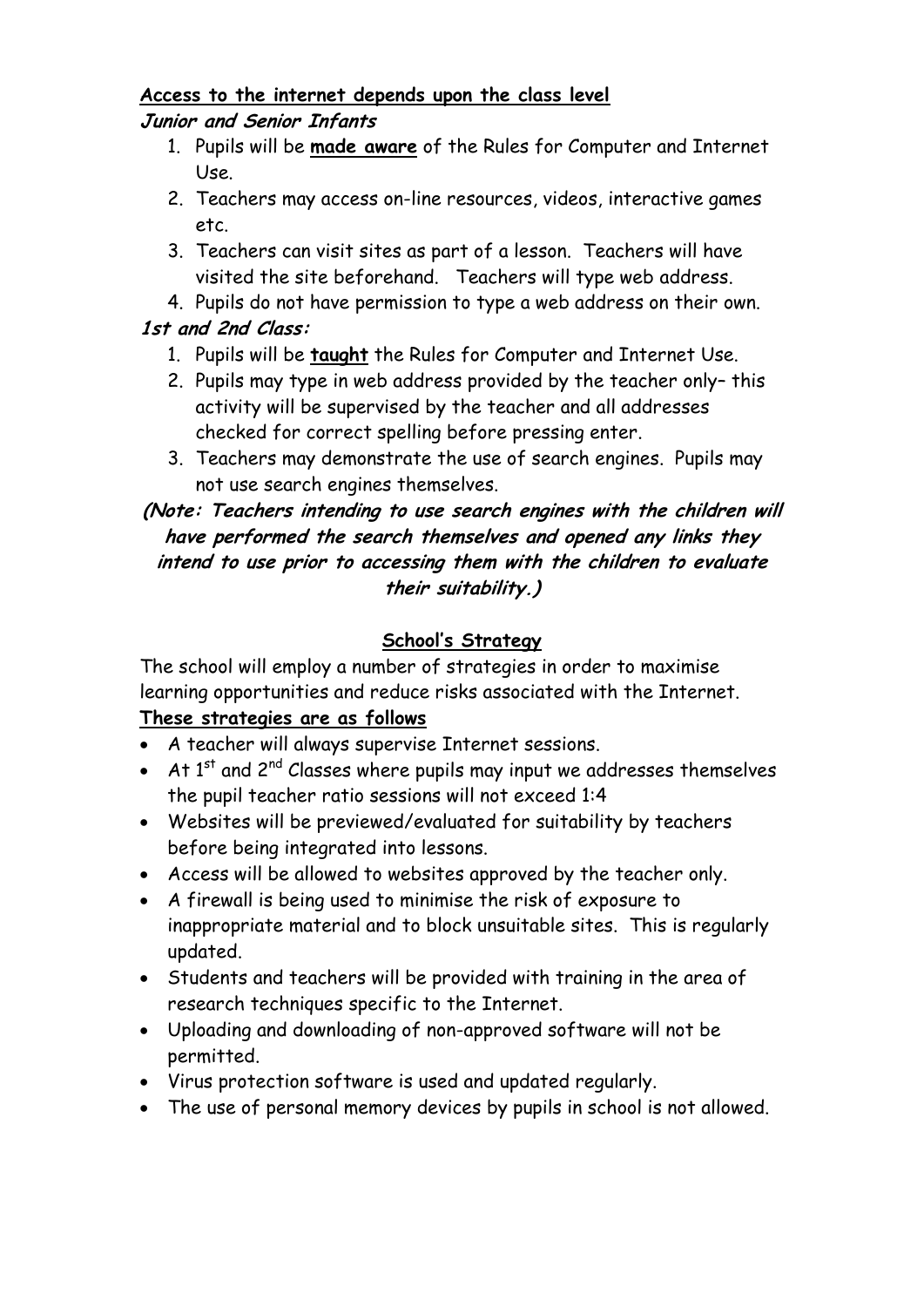## **Our school guidelines when using the World Wide Web**

 Teachers and pupils will only access websites that have been approved by the teacher. In the event of accidentally accessing any unsuitable websites, teachers will immediately turn off the monitor and follow the steps outlined in the reporting system for teachers.

### **Our school guidelines when using Email**

- Pupils will use approved class email accounts under supervision by a teacher.
- All correspondence via email will be read by the teacher before the children receive or send email.
- If pupils are participating in an email project with children from another school parents will be informed of the nature of the project and of its duration.

## **Our school guidelines when using School Website**

- Pupils will be given the opportunity to publish projects, artwork or schoolwork on the World Wide Web.
- A teacher will coordinate the publication of student work.
- The school will endeavour to use digital photographs, audio or video clips of focusing on group activities. Content focusing on individual students will not be published on the school website with out the parental permission.
- Personal information including home address and contact details will be omitted from school web pages.
- The school's email address is **[www.hopejns.ie](http://www.hopejns.ie/)**

### **Internet Chat**

 Use of internet chat rooms or discussion forums of any kind is not allowed.

# **Reporting System for Teachers**

- Teachers will immediately turn off the monitor if they come across unpleasant material.
- The teacher will inform the Principal and the IT co-coordinator of the incident.
- The Principal and the IT co-ordinator will immediately contact the parents of the child to inform them of the incident.

### **Sanctions**

Misuse of the Internet may result in disciplinary action, including written warnings, withdrawal of access privileges, and, in extreme cases, suspension or expulsion. The school also reserves the right to report any illegal activities to the appropriate authorities.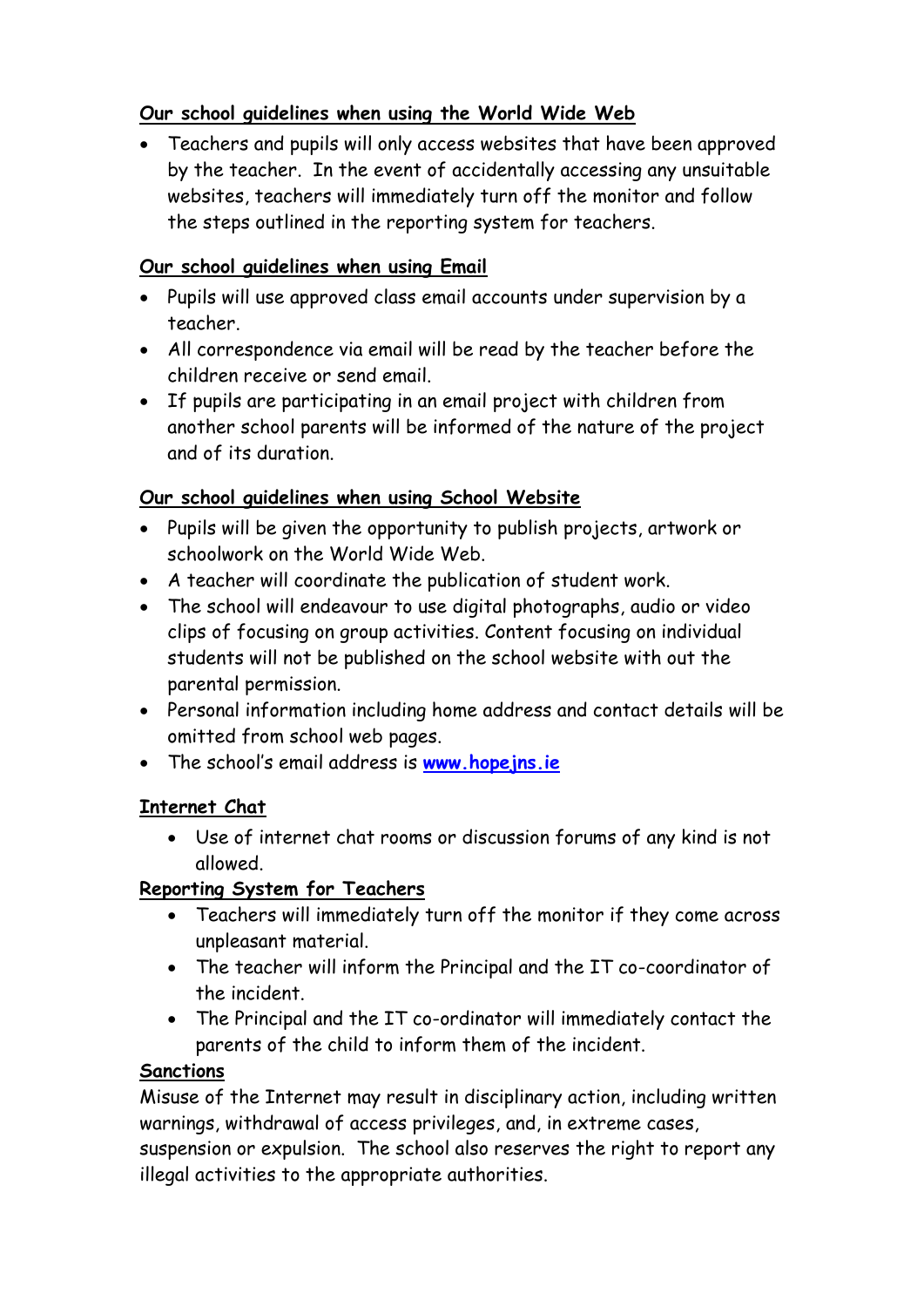### **Rules for Responsible Computer and Internet Use**

The school has installed computers with Internet access to help us with our learning. There are 5 Rules which the children will agree to:

- 1. I will only access the internet with my teacher.
- 2. I will only access the computer system with the login and password I have been given.
- 3. I will not bring in USB sticks, CD's or memory devices from outside school to use on the school computers.
	- 4. I will not access other people's files
	- 5. I understand that I will be supervised at all times while using the

Internet or email.

#### **Helpful Internet Safety Websites for Parents**

**[www.webwise.ie](http://www.webwise.ie/)**

The Internet Safety website in Ireland which provides advice and information for teachers, students and parents to help make online experiences positive and safe.

- **[www.ncte.ie](http://www.ncte.ie/)** The National Centre for Technology Education.
- **[www.makeitsecure.ie](http://www.makeitsecure.ie/)**

Make ITsecure is a national awareness and information site focusing on the issue of IT security, specifically phishing; spyware and identity theft.

### **[www.safeinternet.org](http://www.safeinternet.org/)**

The European e-safety awareness raising network aims at empowering users to benefit from the positive aspects of internet use whilst avoiding the potential risks.

### **Internet Safety Legislation**

There is no specific legislation governing Internet safety at school level. Complicating this issue is the fact that the Internet functions in a global context whereas the law operates in a localised one.

There are, however, a number of legislations that have relevance to Internet safety. They are briefly described as follows:

#### **[Data Protection Act 1988](http://www.acts.ie/zza25y1988.1.html)**

This act was passed in order to deal with privacy issues arising from the increasing amount of information kept on computer about individuals.**[Data](http://www.irlgov.ie/bills28/acts/2003/a603.pdf)  [Protection \(Amendment\) Act 2003](http://www.irlgov.ie/bills28/acts/2003/a603.pdf)**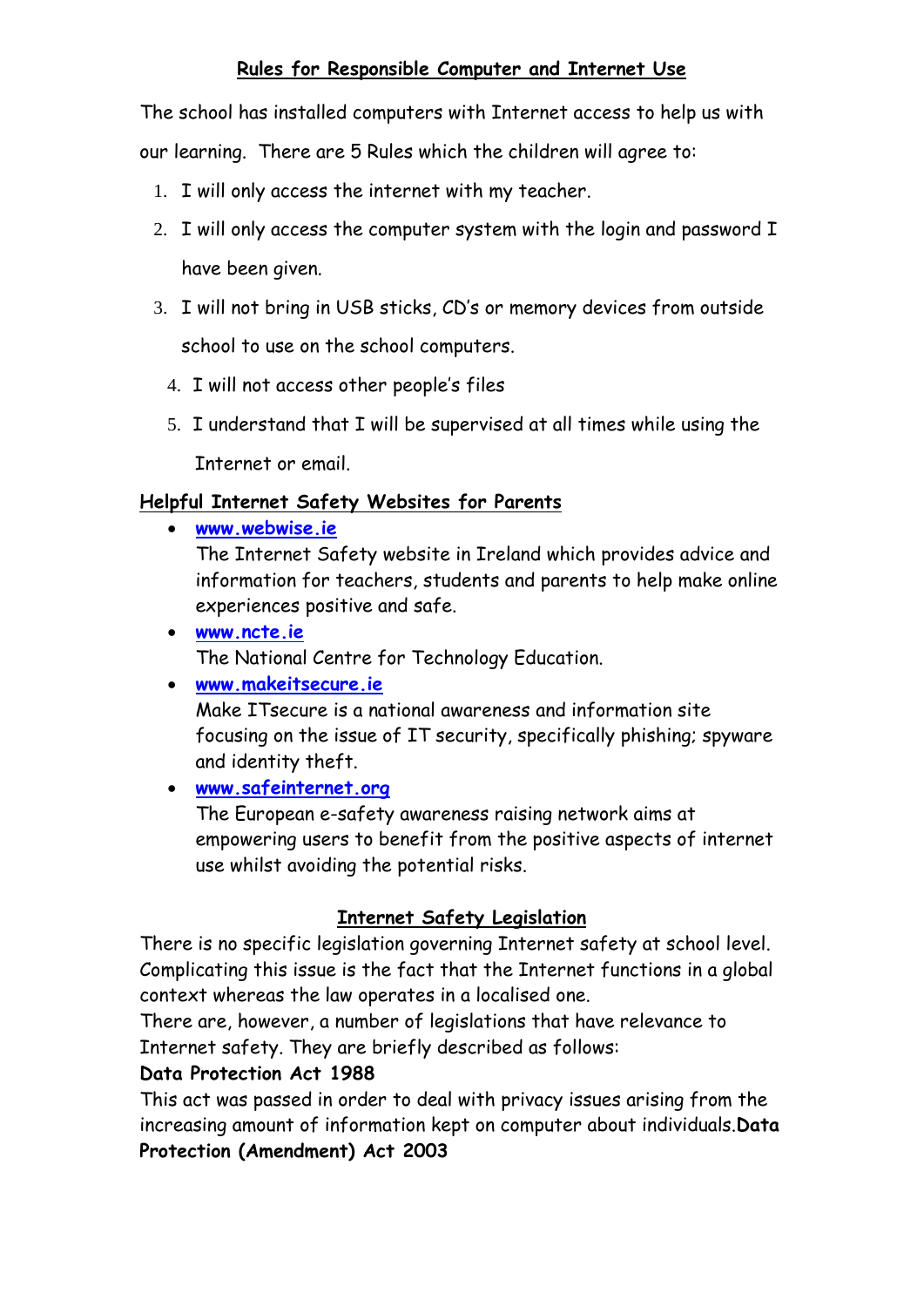This amendment extends the data protection rules to manually held records and also makes improvements to the public's right to access data. **[Child Trafficking and Pornography Act 1998](http://www.acts.ie/zza22y1998.1.html)**

This act legislates against anyone who knowingly produces, prints, publishes, distributes, exports, imports, shows, possesses or sells child pornography.

### **[Interception Act 1993](http://www.acts.ie/zza10y1993.1.html) (The Interception of Postal Packets and Telecommunications Messages Regulation Act 1993).**

This act stipulates that telecommunication messages can be intercepted for the purpose of an investigation of a serious offence. Authorisations are subject to certain conditions.

### **[Video Recordings Act 1989](http://www.acts.ie/zza22y1989.1.html)**

This act prohibits the distribution of videos which contain obscene or indecent material which may lead to the depravation or corruption of the viewer. It would apply where someone in the State supplied this kind of video over the Internet.

### **Our school Guidelines for Staff when using the Internet and email.**

- 1. Teachers will preview any website they intend using with the children prior to accessing it with the children.
- 2. Teachers intending to use search engines with the children will have performed the search themselves and opened any links they intend to use prior to accessing them with the children to evaluate their suitability.
- 3. Staff will not upload, download or otherwise transmit material that is copyrighted.
- 4. Staff will not disclose or publicize personal or confidential information for example pupils or colleagues home addresses, telephone numbers etc.
- 5. Staff will not examine, change or use another person's files user name or passwords. Staff will be aware that any usage, including distributing or receiving of any information, school-related or personal, may be monitored for unusual activity, security, and/or management reasons.